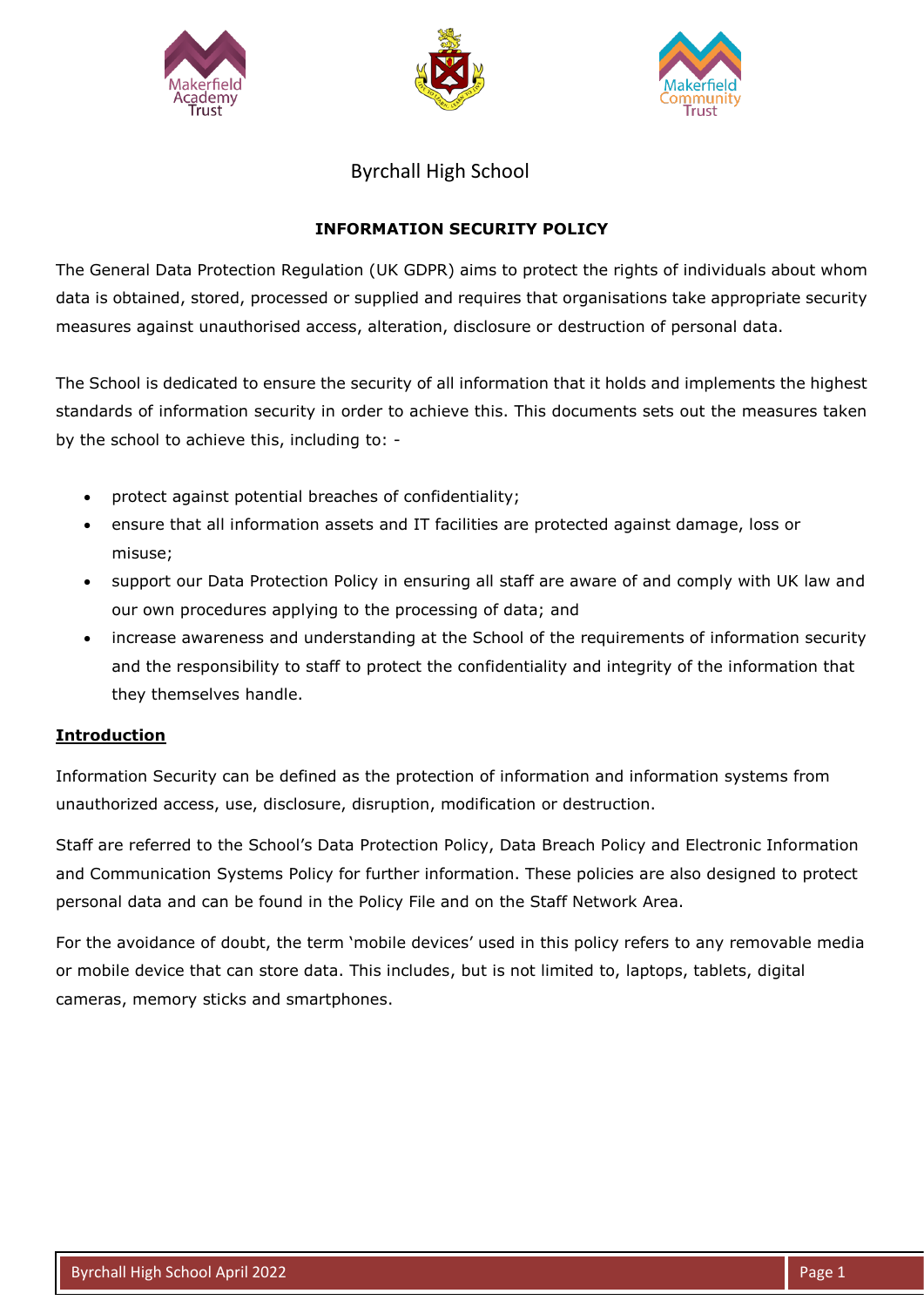### **Scope**

The information covered by this policy includes all written, spoken and electronic information held, used or transmitted by or on behalf of the School, in whatever media. This includes information held on computer systems, paper records, hand-held devices, and information transmitted orally.

This policy applies to all members of staff, including temporary workers, other contractors, volunteers, interns, governors and any and all third parties authorised to use the IT systems.

All members of staff are required to familiarise themselves with its content and comply with the provisions contained in it. Breach of this policy will be treated as a disciplinary offence which may result in disciplinary action under the School's Disciplinary Policy and Procedure up to and including summary dismissal depending on the seriousness of the breach.

This policy does not form part of any individual's terms and conditions of employment with the School and is not intended to have contractual effect. Changes to data protection legislation will be monitored and further amendments may be required to this policy in order to remain compliant with legal obligations.

### **General principles**

All data stored on our IT systems are to be classified appropriately (including, but not limited to, personal data, sensitive personal data and confidential information. Further details on the categories of data can be found in the School's Data Protection Policy and Record of Processing Activities). All data so classified must be handled appropriately in accordance with its classification.

Staff should discuss with their Line Manager the appropriate security arrangements for the type of information they access in the course of their work.

All data stored on our IT Systems and our paper records shall be available only to members of staff with legitimate need for access and shall be protected against unauthorised access and/or processing and against loss and/or corruption.

All IT Systems are to be installed, maintained, serviced, repaired, and upgraded by IT Technicians or by such third party/parties as the Headteacher may authorise.

The responsibility for the security and integrity of all IT Systems and the data stored thereon (including, but not limited to, the security, integrity, and confidentiality of that data) lies with the IT Network Manager, unless expressly stated otherwise.

All staff have an obligation to report actual and potential data protection compliance failures to the GDPR Manager, who shall investigate the breach. Any breach which is either known or suspected to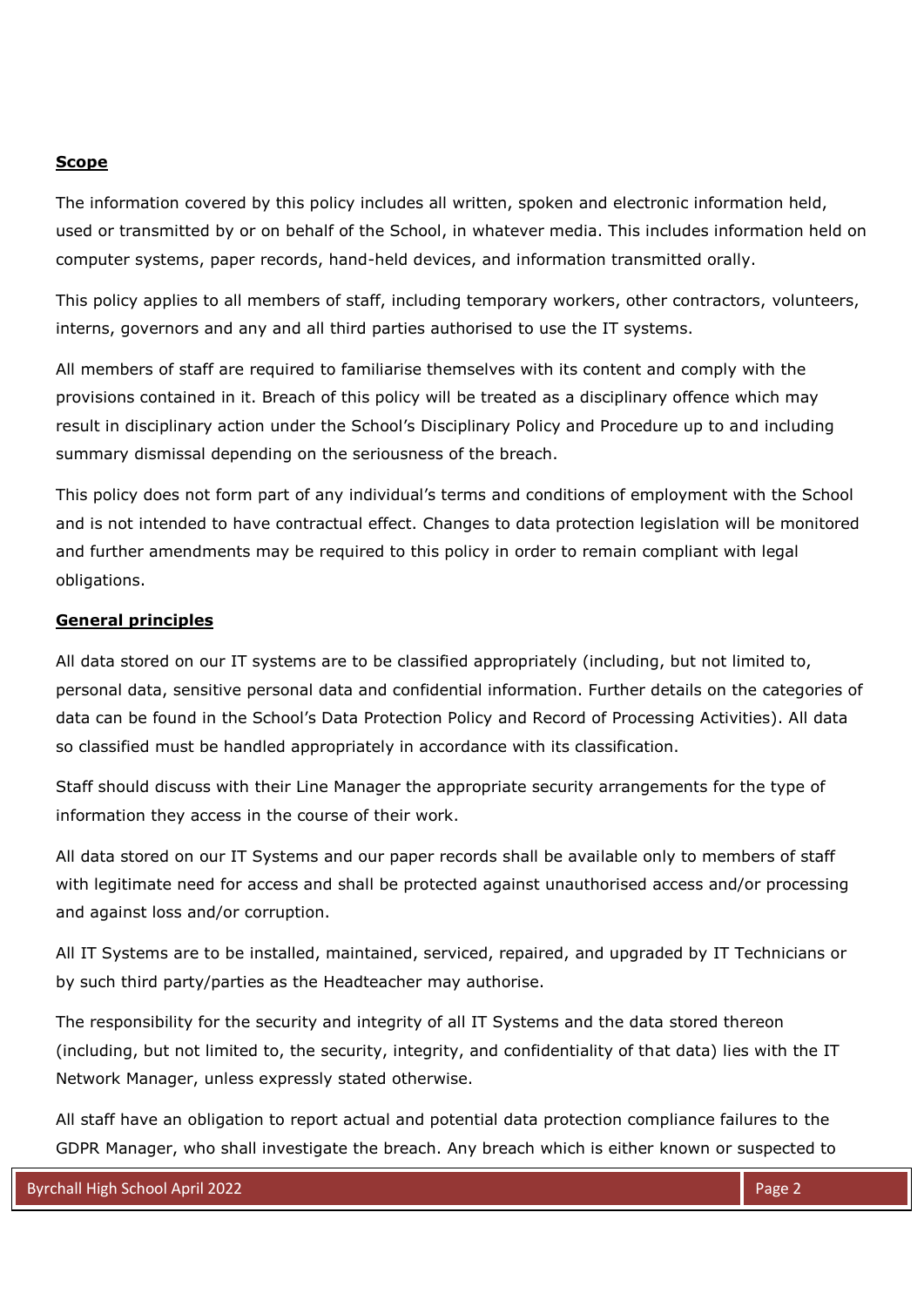involve personal data or sensitive personal data shall be reported to the Data Protection Officer (full details of the officer can be found in our Data Protection Policy).

### **Physical security and procedures**

Paper records and documents containing personal information, sensitive personal information, and confidential information shall be positioned in a way to avoid them being viewed by people passing by as much as possible, e.g. through windows. At the end of the working day, or when you leave your desk unoccupied, all paper documents shall be securely locked away to avoid unauthorised access.

Available storage rooms, locked cabinets, and other storage systems with locks shall be used to store paper records when not in use.

Paper documents containing confidential personal information should not be left on office and classroom desks, on staffroom tables, or pinned to noticeboards where there is general access unless there is legal reason to do so and/or relevant consents have been obtained. You should take particular care if documents have to be taken out of school.

The physical security of buildings and storage systems shall be reviewed on a regular basis. If you find the security to be insufficient, you must inform GDPR Manager as soon as possible. Increased risks of vandalism and or burglary shall be taken into account when assessing the level of security required.

The School carry out regular checks of the buildings and storage systems to ensure they are maintained to a high standard.

The School has an electronic door and gate system to minimise the risk of unauthorised people from entering the school premises.

The School closes the school gates during certain hours to prevent unauthorised access to the building. An alarm system is set nightly.

CCTV Cameras are in use at the School and monitored by the Network Manager and Student Support Officers.

Visitors should be required to sign in at the reception, accompanied at all times by a member of staff and never be left alone in areas where they could have access to confidential information.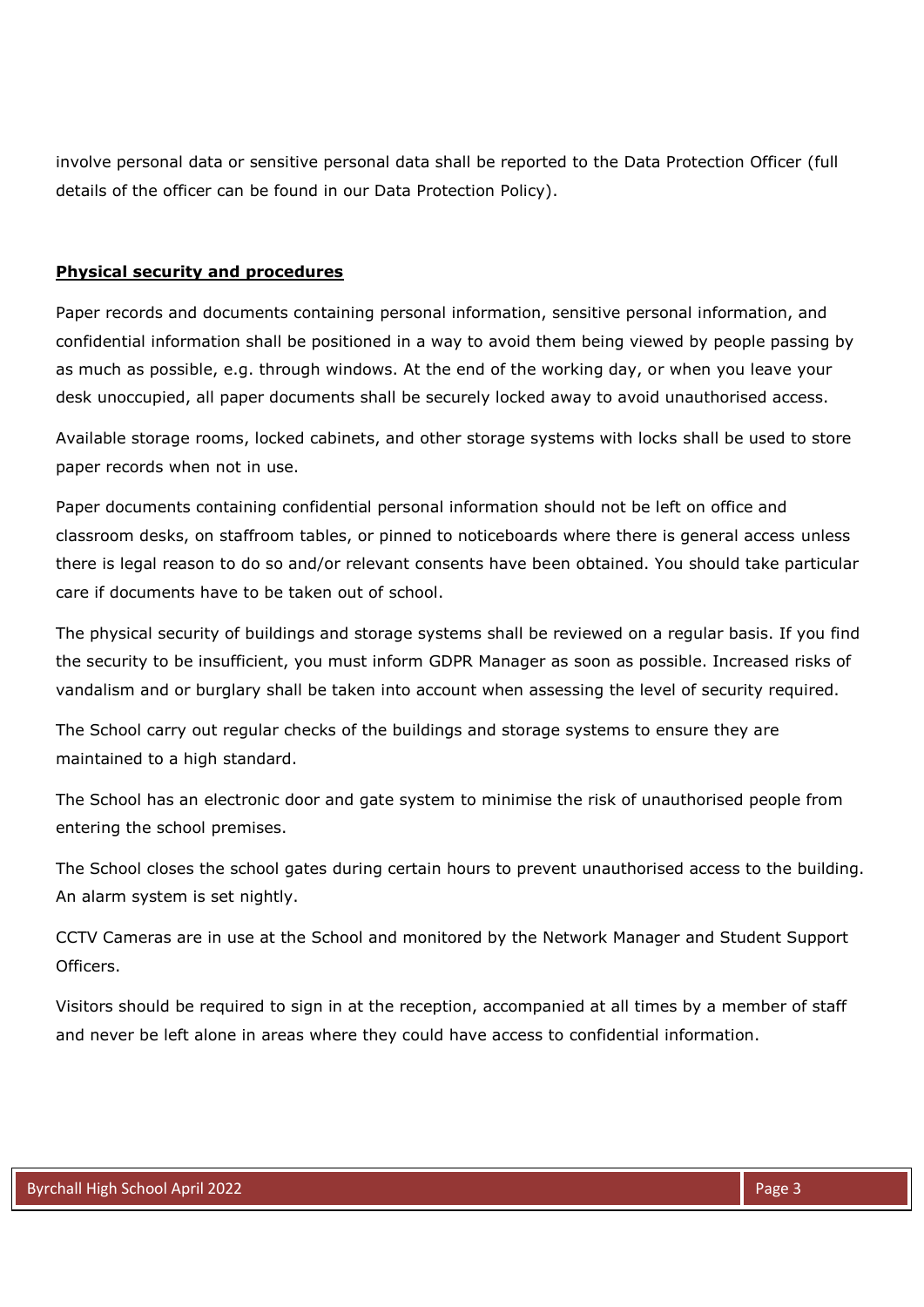### **Computers and IT**

### **Responsibilities of the IT Network Manager**

The IT Network Manager shall be responsible for the following:

- a) ensuring that all IT Systems are assessed and deemed suitable for compliance with the School's security requirements;
- b) ensuring that IT Security standards within the School are effectively implemented and regularly reviewed, working in consultation with the School's management, and reporting the outcome of such reviews to the School's management;
- c) ensuring that all members of staff are kept aware of this policy and of all related legislation, regulations, and other relevant rules whether now or in the future in force, including, but not limited to, the UK GDPR and the Computer Misuse Act 1990.

Furthermore, the IT Network Manager shall be responsible for the following:

- a) assisting all members of staff in understanding and complying with this policy;
- b) providing all members of staff with appropriate support and training in IT Security matters and use of IT Systems;
- c) ensuring that all members of staff are granted levels of access to IT Systems that are appropriate for each member, taking into account their job role, responsibilities, and any special security requirements;
- d) receiving and handling all reports relating to IT Security matters and taking appropriate action in response;
- e) taking proactive action, where possible, to establish and implement IT security procedures and raise awareness among members of staff;
- f) monitoring all IT security within the School and taking all necessary action to implement this policy and any changes made to this policy in the future; and
- g) ensuring that regular backups are taken of all data stored within the IT Systems at regular intervals and that such backups are stored at a suitable location offsite.

### **Responsibilities – Members of staff**

All members of staff must comply with all relevant parts of this policy at all times when using the IT Systems.

Computers and other electronic devices should be locked when not in use to minimise the accidental loss or disclosure.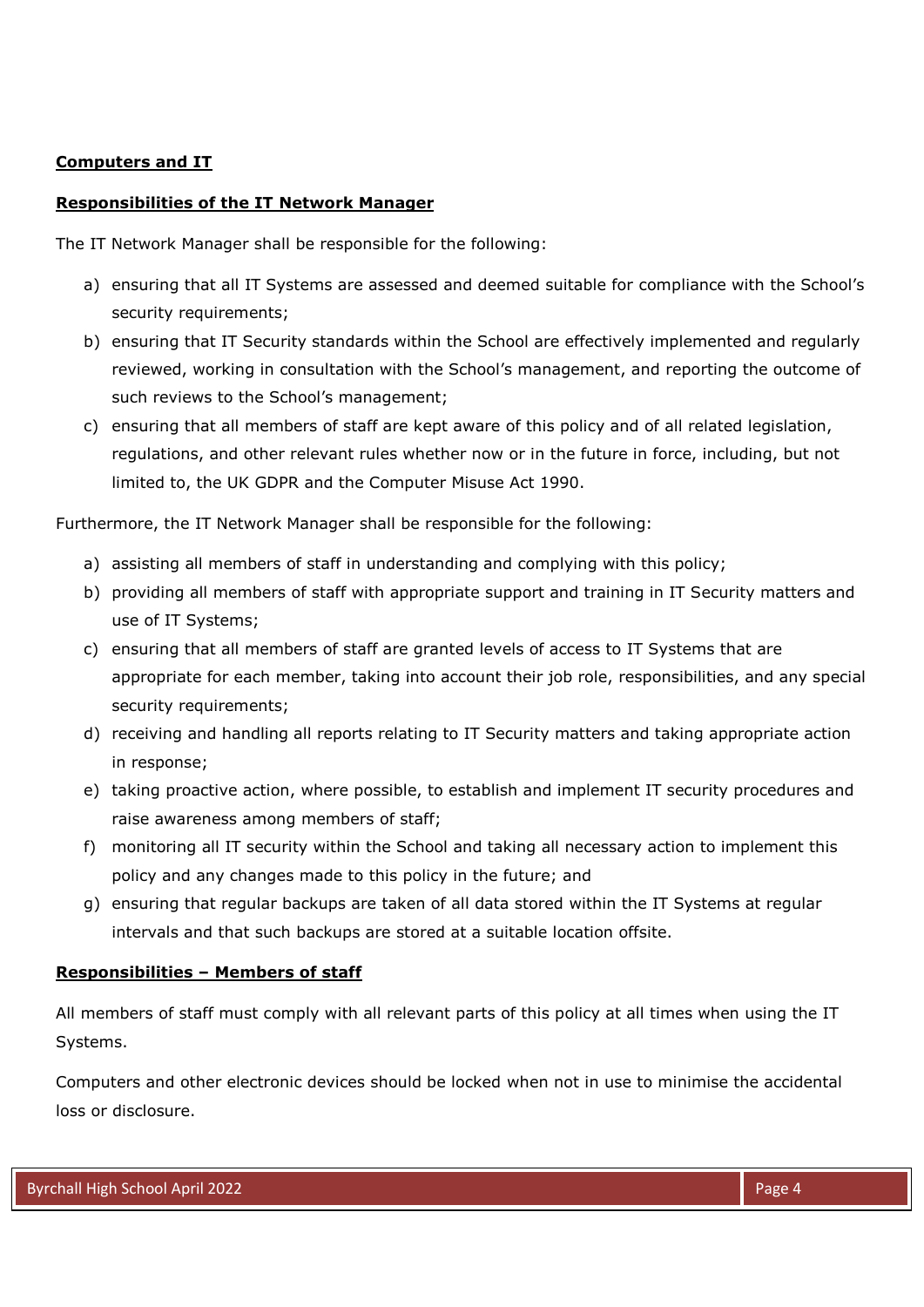You must immediately inform GDPR Manager of any and all security concerns relating to the IT Systems which could or has led to a data breach as set out in the Breach Notification Policy.

Any other technical problems (including, but not limited to, hardware failures and software errors) which may occur on the IT Systems shall be reported to the IT Network Manager immediately.

You are not entitled to install any software of your own without the approval of the IT Network Manager Any software belonging to you must be approved by the IT Network Manager and may only be installed where that installation poses no security risk to the IT Systems and where the installation would not breach any licence agreements to which that software may be subject.

Prior to installation of any software onto the IT Systems, you must obtain written permission by the IT Network Manager. This permission must clearly state which software you may install, and onto which computer(s) or device(s) it may be installed.

Prior to any usage of physical media (e.g. USB memory sticks or disks of any kind) for transferring files, you must make sure to have the physical media is virus-scanned; these media devices must be encrypted. The IT Network Manager approval must be obtained prior to transferring of files using cloud storage systems.

If you detect any virus this must be reported immediately to the IT Network Manager (this rule shall apply even where the anti-virus software automatically fixes the problem).

### **Access security**

All members of staff are responsible for the security of the equipment allocated to or used by them and must not allow it to be used by anyone other than in accordance with this policy.

The School has a secure firewall and anti-virus software in place. These prevent individuals from unauthorised access and to protect the School's network. The School also teach individuals about esafety to ensure everyone is aware of how to protect the School's network and themselves.

All IT Systems (in particular mobile devices) shall be protected with a secure password or passcode, or such other form of secure log-in system as approved by the IT Department. Biometric log-in methods can only be used if approved by the IT Department.

All passwords must, where the software, computer, or device allows:

- a) be at least 12 characters
- b) strong passwords will need changing less frequently
- c) cannot be the same as the previous 10 passwords you have used;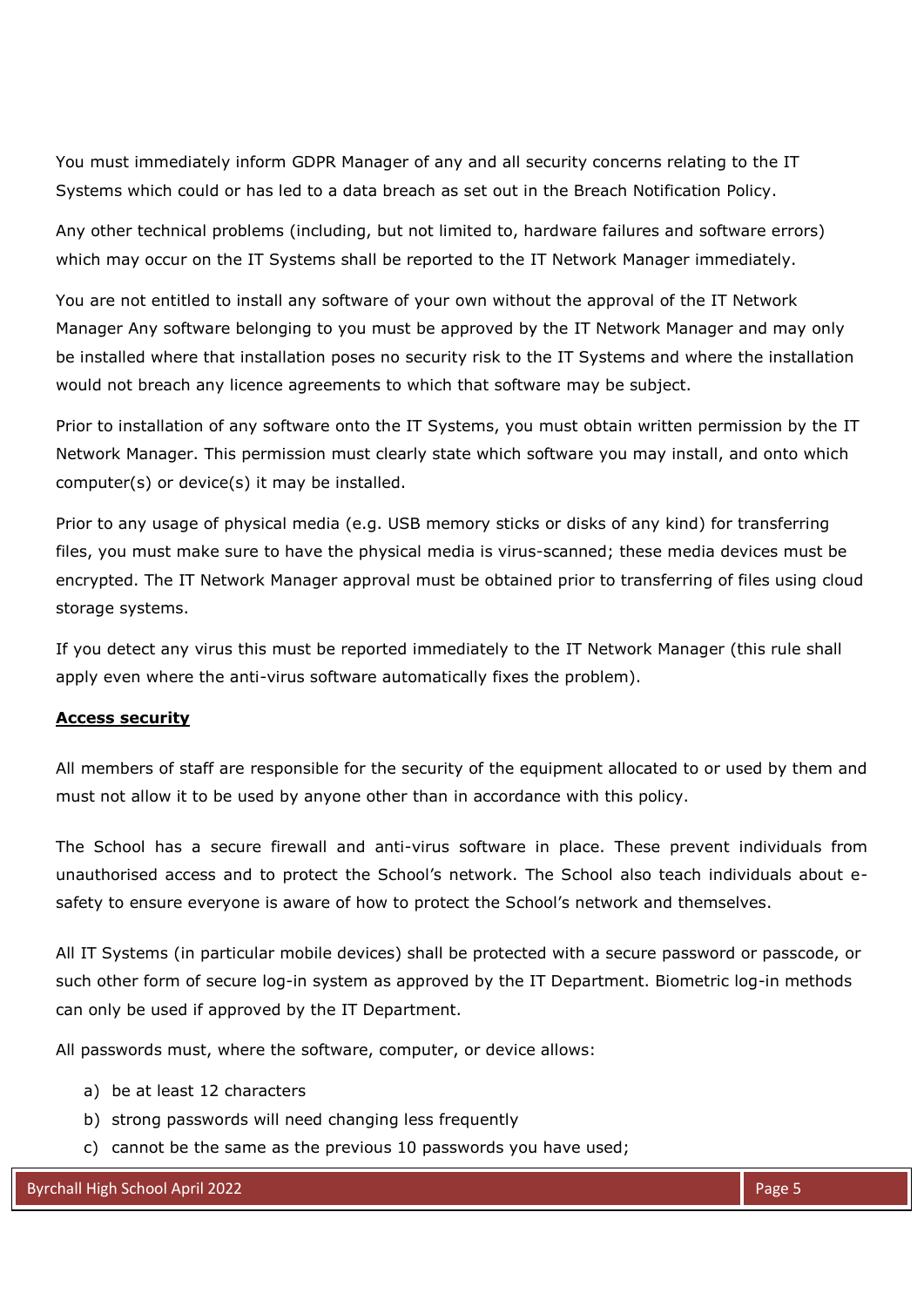- d) not be obvious or easily guessed (e.g. birthdays or other memorable dates, memorable names, events, or places etc.)
- e) Will lock for 10 minutes if there are 5 wrong password attempts

Passwords must be kept confidential and must not be made available to anyone else unless authorised by a member of the Senior Leadership Team who will liaise with the IT Manager as appropriate and necessary. Any member of staff who discloses his or her password to another employee in the absence of express authorisation will be liable to disciplinary action under the School's Disciplinary Policy and Procedure. Any member of staff who logs on to a computer using another member of staff's password will be liable to disciplinary action up to and including summary dismissal for gross misconduct.

If you forget your password, you should notify the IT Network Manager to have your access to the IT Systems restored. You must set up a new password immediately upon the restoration of access to the IT Systems.

You should not write down passwords if it is possible to remember them. If necessary, you may write down passwords provided that you store them securely (e.g. in a locked drawer or in a secure password database). Passwords should never be left on display for others to see.

Computers and other electronic devices with displays and user input devices (e.g. mouse, keyboard, touchscreen etc.) shall be protected with a screen lock that will activate after a period of inactivity. You may not change this this time period or disable the lock.

All mobile devices provided by the School, shall be set to lock, sleep, or similar, after a period of inactivity, requiring a password, passcode, or other form of log-in to unlock, wake or similar. You may not alter this time period.

Staff should be aware that if they fail to log off and leave their terminals unattended they may be held responsible for another user's activities on their terminal in breach of this policy, the School's Data Protection Policy and/or the requirement for confidentiality in respect of certain information.

### **Data security**

Personal data sent over the school network will be encrypted or otherwise secured.

All members of staff are prohibited from downloading, installing or running software from external sources without obtaining prior authorisation from IT Network Manager who will consider bona fide requests for work purposes. Please note that this includes instant messaging programs, screen savers, photos, video clips, games, music files and opening any documents or communications from unknown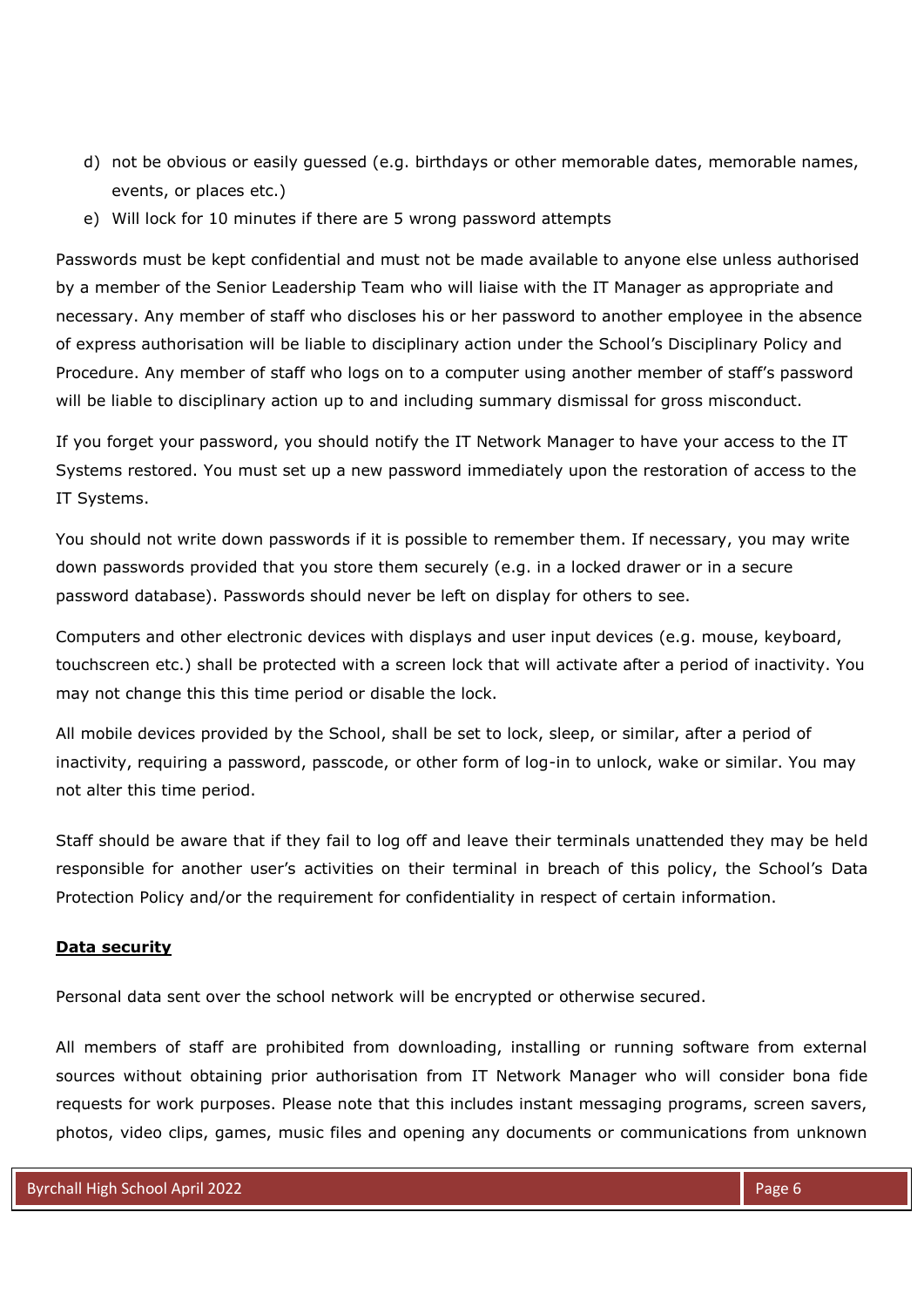origins. Where consent is given all files and data should always be virus checked before they are downloaded onto the School's systems.

You may connect your own devices (including, but not limited to, laptops, tablets, and smartphones) to the School's Wi-Fi provided that you follow the school's requirements and instructions governing this use. All usage of your own device(s) whilst connected to the School's network or any other part of the IT Systems is subject to all relevant School Policies (including, but not limited to, this policy). The IT Network Manager may at any time request the immediate disconnection of any such devices without notice.

### **Electronic storage of data**

All portable data, and in particular personal data, should be stored on encrypted drives using methods recommended by the IT Network Manager.

All data stored electronically on physical media, and in particular personal data, should be stored securely in a locked box, drawer, cabinet, or similar.

You should not store any personal data on any mobile device, whether such device belongs to the School or otherwise without prior written approval of the IT Network Manager You should delete data copied onto any of these devices as soon as possible and make sure it is stored on the School's computer network in order for it to be backed up.

All electronic data must be securely backed up by the end of the each working day and is done by IT Network Manager.

### **Home working**

You should not take confidential or other information home without prior permission of the GDPR Manager and only do so where satisfied appropriate technical and practical measures are in place within your home to maintain the continued security and confidentiality of that information.

When you have been given permission to take confidential or other information home, you must ensure that:

- a) the information is kept in a secure and locked environment where it cannot be accessed by family members or visitors; and
- b) all confidential material that requires disposal is shredded or, in the case of electronic material, securely destroyed, as soon as any need for its retention has passed.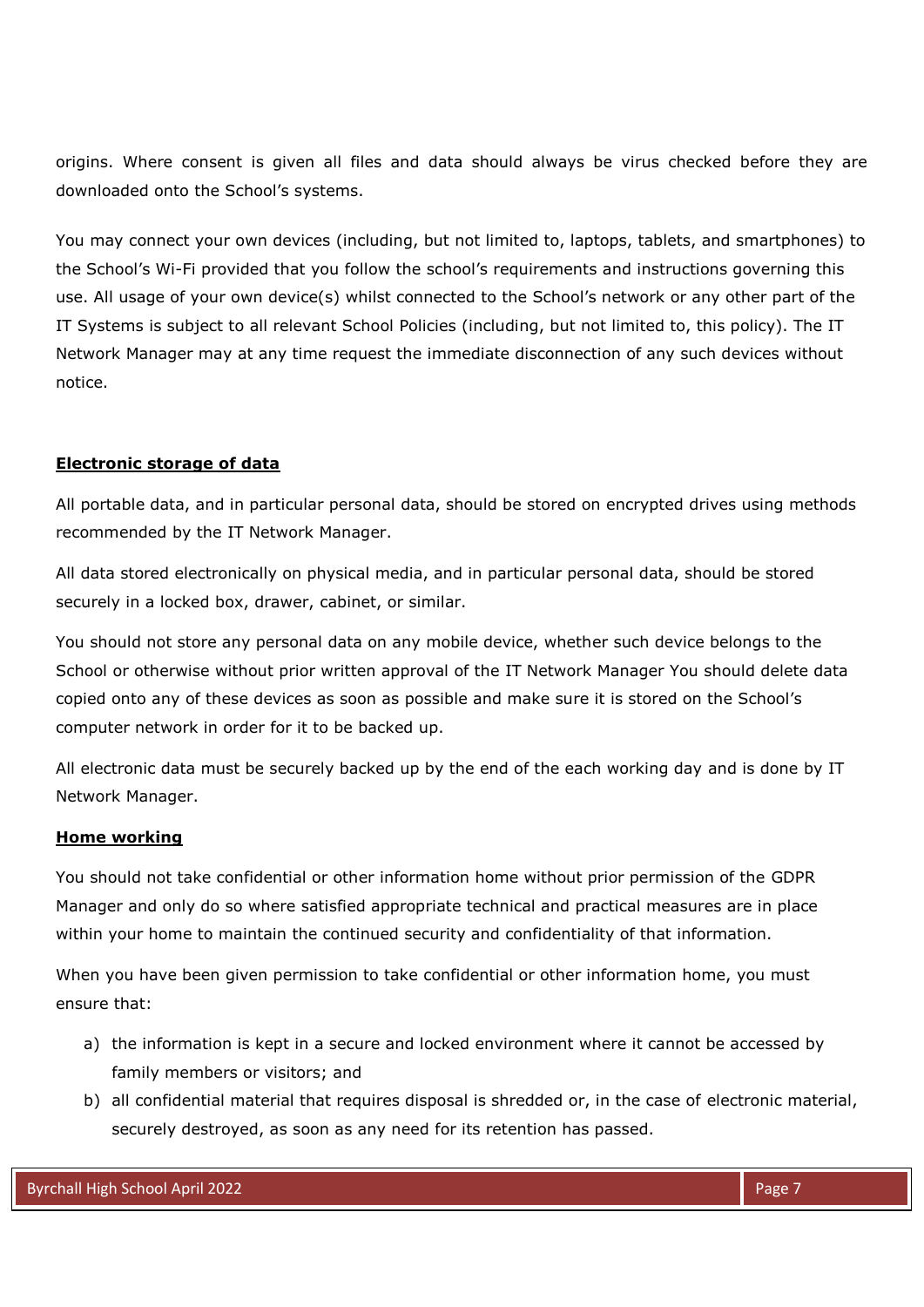### **Communications, transfer, internet and email use**

When using the School's IT Systems you are subject to and must comply with the School's Electronic Information and Communication Systems Policy.

The School work to ensure the systems do protect pupils and staff and are reviewed and improved regularly.

If staff or pupils discover unsuitable sites or any material which would be unsuitable, this should be reported to IT Network Manager.

Regular checks are made to ensure that filtering methods are appropriate, effective and reasonable and that users access only appropriate material as far as possible. This is not always possible to guarantee and the school cannot accept liability for the material accessed or its consequence.

All personal information, and in particular sensitive personal information and confidential information should be encrypted before being sent by email, or sent by tracked DX (document exchange) or recorded delivery. You may not send such information by fax unless you can be sure that it will not be inappropriately intercepted at the recipient fax machine.

Postal, DX, fax and email addresses and numbers should be checked and verified before you send information to them. In particular you should take extra care with email addresses where autocomplete features may have inserted incorrect addresses.

You should be careful about maintaining confidentiality when speaking in public places.

You should make sure to mark confidential information 'confidential' and circulate this information only to those who need to know the information in the course of their work for the School.

Personal or confidential information should not be removed from the School without prior permission from GDPR Manager except where the removal is temporary and necessary. When such permission is given you must take all reasonable steps to ensure that the integrity of the information and the confidentiality are maintained. You must ensure that the information is:

- a) not transported in see-through or other un-secured bags or cases;
- b) not read in public places (e.g. waiting rooms, cafes, trains, etc.); and
- c) not left unattended or in any place where it is at risk (e.g. in car boots, cafes, etc.)